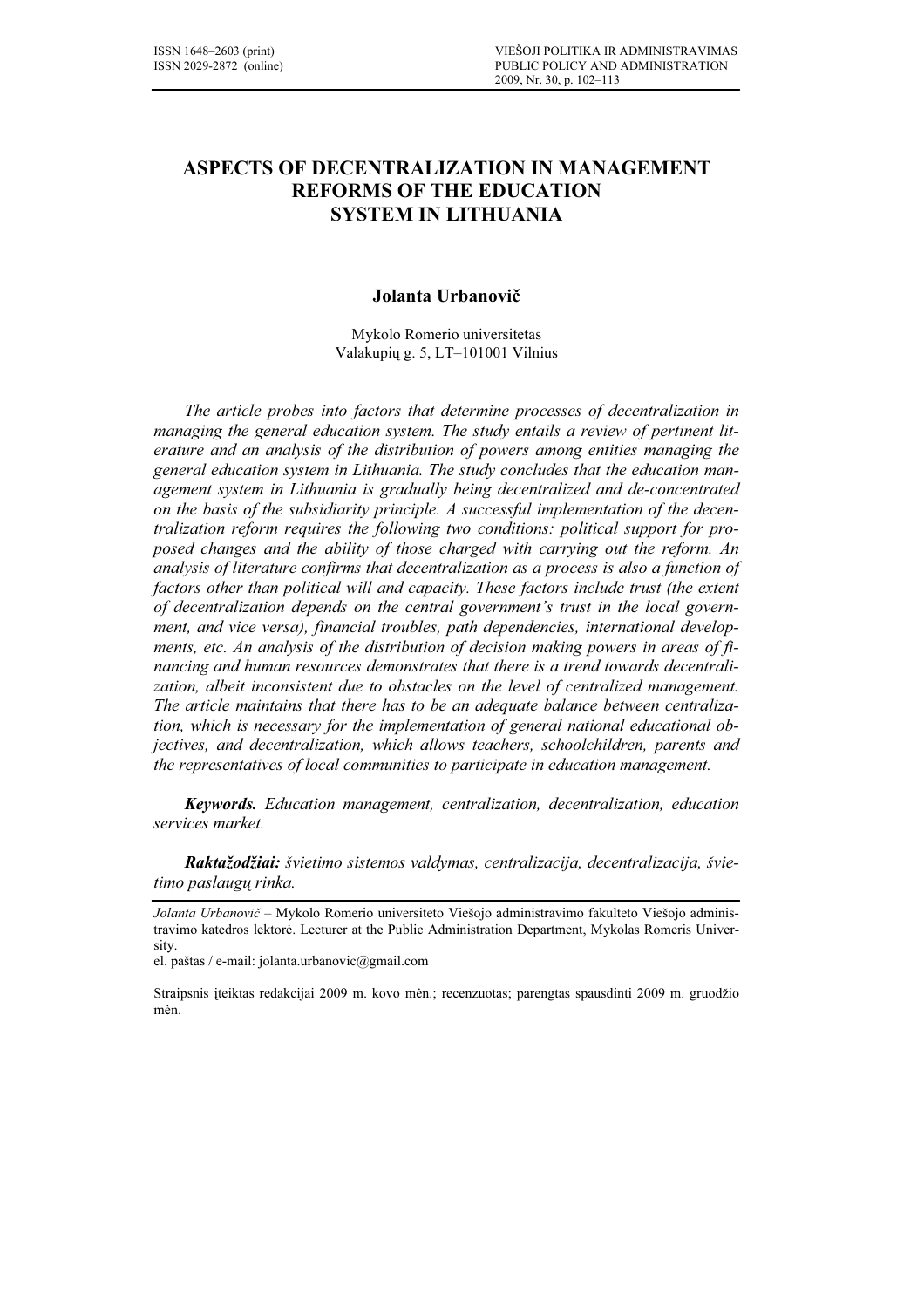# Introduction

In the last decade of the twentieth century, starting in the Anglo-Saxon countries and later in other Western countries, a new attitude towards management began to develop, which integrated the best principles of business administration and economics into the system of public management. Modern concepts of public management also spurred changes in management of the education system. In the countries of continental Europe, however, and especially Central and Eastern Europe, where the normative tradition of public administration prevails, application of management ideas originating in Anglo-Saxon countries has not always been effective and entails a strong possibility of distortion. Problems of application are especially relevant to educational institutions. Since education is one of the most conservative social institutions, the relationship between education and the process of reform is even more complicated. Decentralization is one of the key strategies of reforming educational institutions based on a market model advocated by managerial ideas in public administration. Municipal authorities should have sufficient freedom to make decisions while schools should have a sufficient degree of autonomy to apply principles of business management. Thus, one of the core issues influencing education systems of various countries in the recent decades has been the ratio between centralization and decentralization. The main questions faced by reformers are the following: Which decision making powers have to be decentralized? Who should pay for education? Who should allocate the finances intended for education? Who should make decisions regarding staff?

It has to be stressed that, in both developed and developing countries, recent decades have shown a tendency towards decentralization which is defined as the transfer of power and responsibility over policies from the national level to the local level. However, there are recent indications that some governments are going back on this trend [3, 16, 17, 20, 7 and others]. Arguments outlined here underscore the need for further research into the practice of centralization/decentralization, especially in post-socialist states, which have a strong tradition of centralized management of the education system.

The purpose of this article is to present an analysis of the centralization/decentralization ratio in the management of the Lithuanian education system by using the findings of foreign studies on the issue of education decentralization. In order to achieve this objective, management ideas that have determined the decentralization processes in the Lithuanian education system will be discussed; the concept of decentralization and conditions for its success will be examined; several fields of education management will be analysed.

The management system of general education in Lithuania was chosen as the object of research. Theoretical assumptions were tested by interviewing experts in the field and analysing major legislation concerning the policy of general education in Lithuania (i.e. Law of Education, National education strategy for 2003-2012). Statistical data was provided by the Department of Statistics and the Ministry of Science and Education of Lithuania.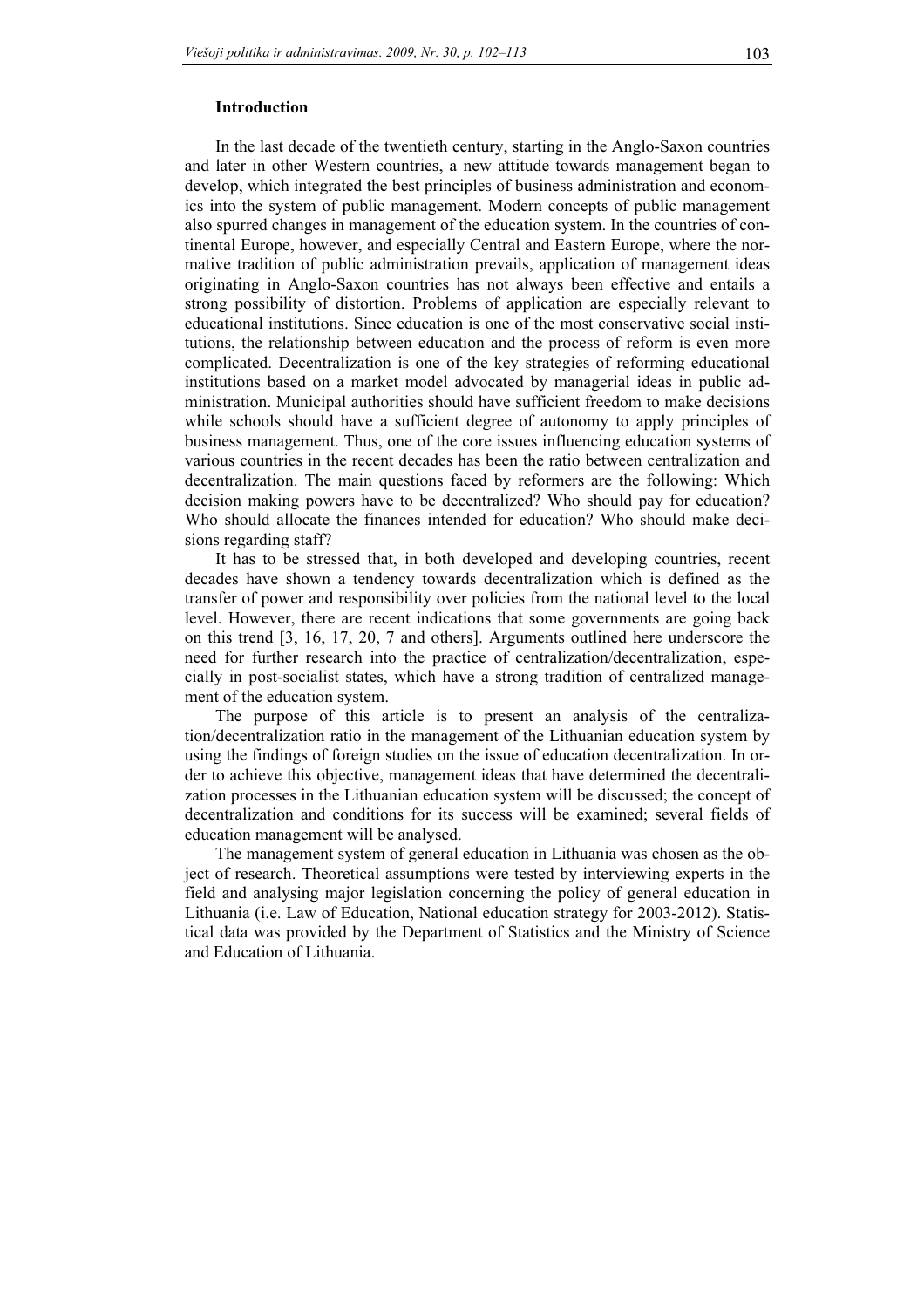### 1. Prerequisites for the decentralization of education management

During the past decades, decentralization has come to be seen as a way to ensure the application of management principles and create conditions for the representation of the concerns of all stakeholders in education. However, these two aspects partially contradict each other. According to the model of the education services market, the production and consumption of education services must be separated in order to depoliticize administrative processes. This changes the participatory nature of communities and concerned groups with regard to management. As already mentioned, market mechanisms are most effective when consumers themselves obtain information about their options and thus practice their right to choose [21]. This promotes competition among service providers. Nevertheless, by choosing a particular product, consumers influence only the product's viability in the market and not the producer's decision on which product should be introduced into the market. Producers create demand for products and offer novelties, i.e., employ marketing, thus bypassing the community's active participation in decision making. On the other hand, practice shows that active involvement of interested parties in the process of planning and decision making increases the likelihood of a successful outcome.

In various countries, processes of education decentralization have been determined by different factors. Drawing on the experiences of different countries, T. Welsh and Noel F. McGinn [21] present several reasons for decentralization:

- to improve management;
- as a result of political democratization: society wants to be consulted with and take part in decision making regarding issues of direct concern;
- to help determine the limits of responsibility;
- to reduce the power of teachers' unions;
- because governments refuse to manage schools they can no longer finance.

Indeed, regions face different situations in areas of human and financial resources, and if the state does not find ways to alleviate such differences, the disparities may sharpen in the aftermath of decentralization. All these factors are more or less discernible in the management reforms of the Lithuanian education system.

It should be stressed, as R. Želvys [23] observes, that decentralization phenomena in this region may sometimes be coined as "decentralization of poverty", when the central governments of poor post-socialist countries try to shake off the responsibility of maintaining functional education institutions by transferring them to local municipalities.

Decentralization is carried out on the basis of the subsidiarity principle. Subsidiarity is a fundamental EU management principle according to which decisions are made as close as possible to their place of implementation, i.e., on the lowest competent management level. The functions of different management levels are redistributed based on this principle. The principle also facilitates the participation of local communities and citizens in decision making.

The implementation of a decentralization reform, as that of any other reform, requires the following two conditions: political support for the proposed changes and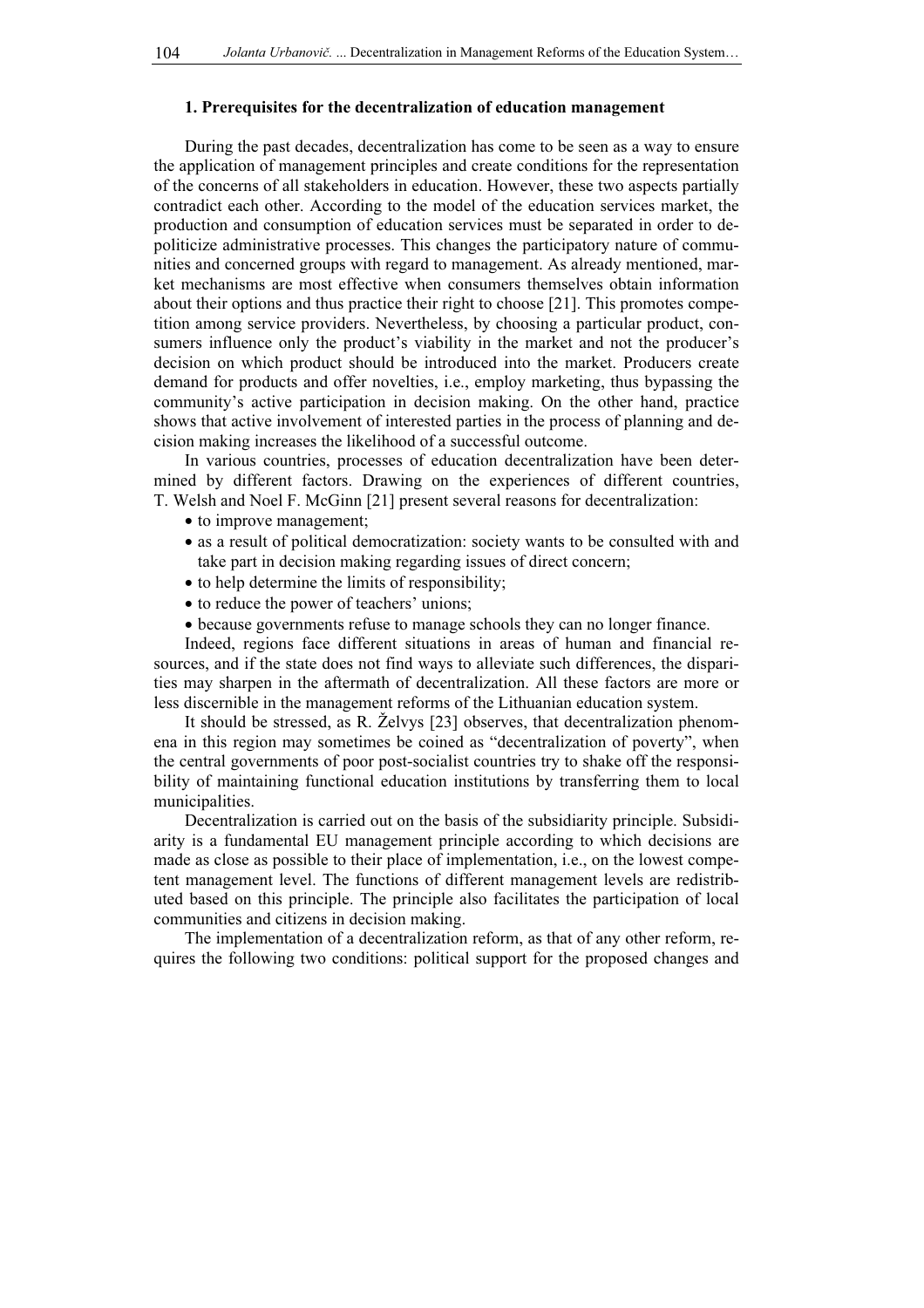the capability of those charged with executing the reform. The majority of decentralization reforms do not achieve their goals because they do not satisfy one or both of these conditions. Many reforms fail due to the fact that only a small circle of persons or interest groups enthusiastically support the changes. Some reforms are effectively halted by teachers who are not convinced that decentralization is beneficial. Other reforms fail because persons granted the right of decision making cannot exercise this right properly. According to T. Welsh and Noel F. McGinn [21], certain reforms can fail, e.g., when members of a participating community lack experience in both, collective decision making and organizational management.

#### 2. Distribution of powers in Lithuanian general education system

There are four possible loci for the concentration of power in the Lithuanian education management system: the level of central government; the governing institutions of the regional level; the governing institutions of municipalities; the schools. According to the Law on Education, the governing bodies managing education in Lithuania are the following [11]: the Seimas (Lithuanian parliament), the government, Ministry of Education and Science, other ministries, state institutions, county governors; municipal institutions; school founders; principals. The law provides that part of education management powers may be transferred to self-governing institutions of education.

In accordance with the provisions of the National Education Strategy 2003- 2012, functions, powers, obligations, responsibilities and accountabilities of the state, municipalities and schools are to be redistributed and clearly defined, and a procedure for cooperation between the schools be outlined; management is to be decentralized and de-concentrated according to the principle of subsidiarity.

A review of functions was carried out starting with the lowest—the school's management level. The *Programme for improving school structure*, whose aim is to increase independence, openness and managerial democracy of schools, is related to this review. The review is intended to proceed on to administrative functions and powers of the higher levels of management after the implementation of this program. The principles of education content management are systematized in the *General* education content formation, implementation, evaluation and renewal strategy for  $2006 - 2012$ . This strategy empowers the municipality to make decisions regarding the harmonization of education content prescribed at the state level with the needs of local communities, the school—regarding similar adjustment in view of the schoolchildren's and school community's needs, and the experience of teachers, the teacher—regarding adjustments to the needs of the class and the individual student.

In order to describe the distribution of decision-making power in Lithuania, we will analyse the functions of the main governing bodies responsible for general education management: the ministry, the local authorities and the schools.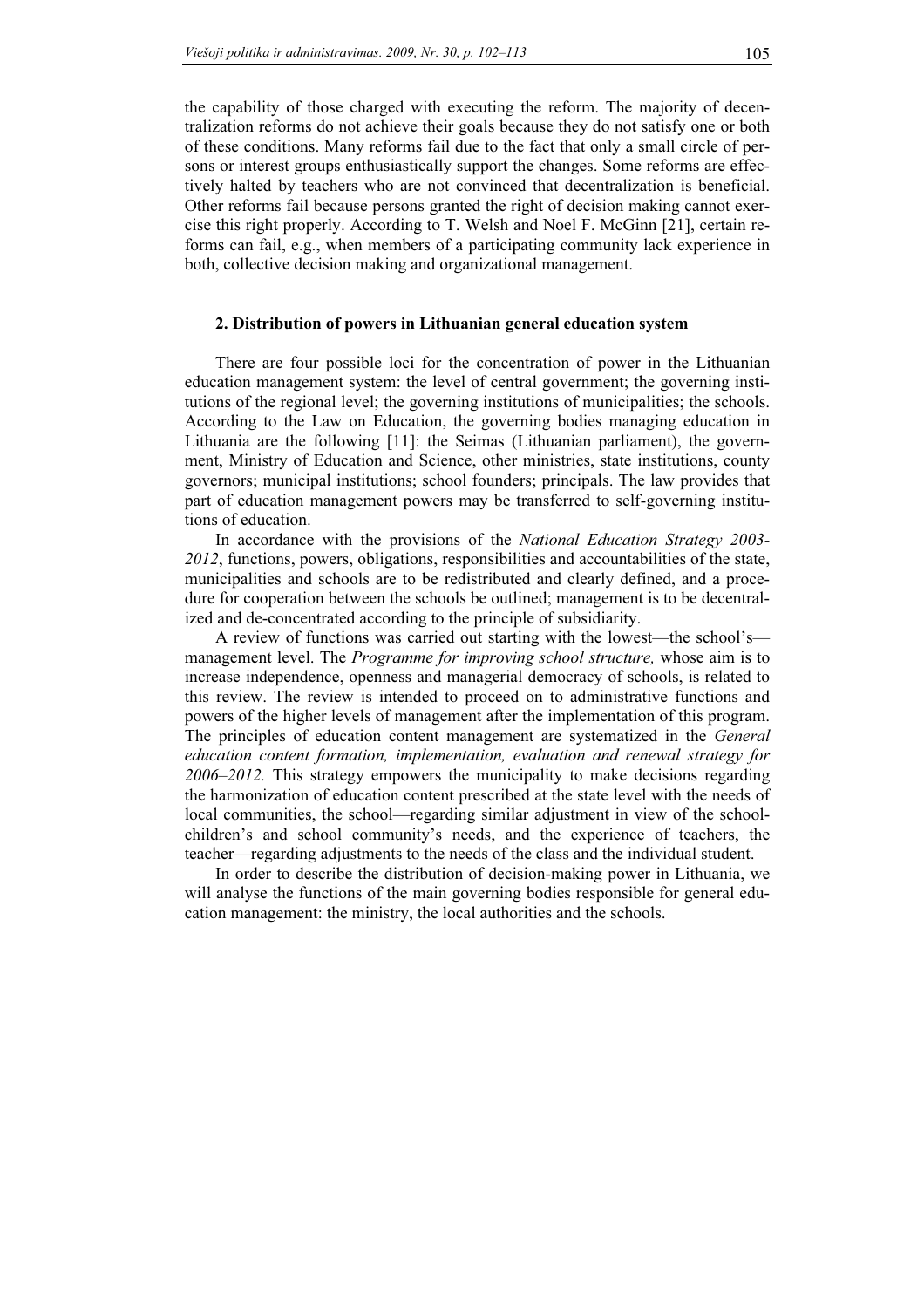#### 2.1. Powers of the Ministry of Education and Science

The National Education Strategy of Lithuania stipulates that the Ministry of Education and Science establishes the key requirements for general education, vocational education and training, and is responsible for ensuring the quality of education, accessibility to education, social justice in education, quality assessment and access to findings of such assessments to society. The National Education Strategy also empowers the Ministry of Education and Science, as the institution governing the national education system, to issue decisions (create strategies, plans, objectives, tasks, requirements) and carry out supervision (supervise, through authorized institutions, the achievement of goals and the implementation of programmes and legislation) [5].

However, an analysis of the Law on Education of the Republic of Lithuania reveals that the powers of the Ministry remain much broader. These powers include the formulation and implementation of the state education policy, strategic planning, submission of proposals to the government, etc. All powers pertaining to the creation of education content, setting standards, administering examinations, textbook and teaching aid requirements, training and improvement of teacher qualification, accreditation of school activities and curricula remain in the purview of the Ministry. There are also new functions, such as the confirmation of the methodology and procedure for school audits. Thus, all in all, it may be contended that the Law on Education does not diminish the powers of the Ministry but, on the contrary, augments them to some extent. Thus, the delineation of the Ministry's tasks is only present in spirit as provided in the *National Education Strategy*. After reforming the system, the Ministry of Education, in cooperation with the Government and its subordinate institutions, must set the education agenda, while local governments and schools must find effective ways of implementing it. This structure complies with theoretical provisions for modernized public management, which call for a separation of policy making and implementation. On the other hand, it goes counter to one major intention of decentralization, which is to satisfy all interested parties. This is because policy is currently formulated by politicians whose experience in the educational sphere is frequently superficial, ideological and at times quite remote from the reality of the education process and its problems. In the formulation of education policy, the corporative model would be optimal if government representatives, education administrators and education services providers were all to participate in the deliberation and decision-making process on both the national and the local level.

#### 2.2. Powers of municipal authorities

The powers of municipal authority are mostly concerned with ensuring a learning environment (the formation of a network of schools, the administering of examinations, school buses, etc.) and the establishment of assistance institutions (counselling services, professional development centres for teachers). Education policy and strategic planning (drafted according to the centrally prepared methodology) are emphasized on the level of municipal authorities. Among the goals of the National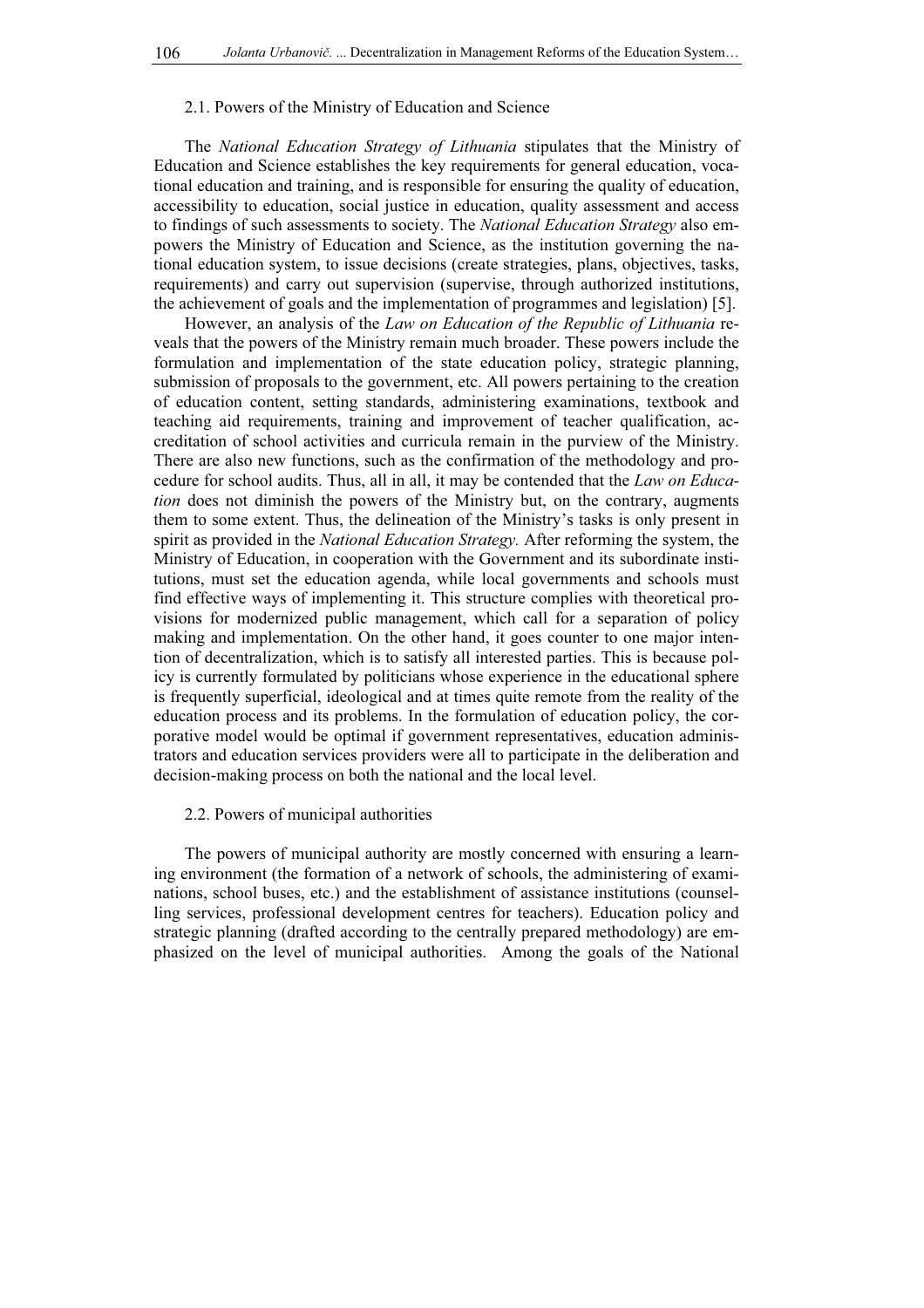Education Strategy is the expansion of municipal authority with regard to accessibility and quality of education within their territories. Municipal authorities and counties have been vested with a great share of responsibility not only for general education, but also for vocational education and training, special education, and adult education. Every municipal authority has become responsible for a register of children residing in their territories, and the coordination of the number and flow of students in the schools under their responsibility [9]. Generally, municipal authorities have acted as both mediator and coordinator between policy makers and service providers.

### 2.3. Powers of the principal

The list of the principal's powers according to the *Law on Education* is quite short and declarative in comparison with other education management subjects. The main functions of the principal are the following: planning of the school's activities, approval of the school's education programmes and supervision of their implementation; hiring and dismissal of teachers and other employees of the school according to established norms, analysis of the school's activity and state of management resources, initiation of the school's internal audit, etc.

# 2.4. Self-governing bodies in educational institutions

In education reforms over the last decade, it is not so much the implementation of business management methods that has received priority, but rather governance based on the participation of civic communities. Decentralization in particular can be seen as the essential condition not only for the development of the local selfgovernance but for the development of civil society in general [4]. This trend in reforms is influenced by a milder New Public Management variant which is frequently referred to as New Public Service, "co-participation of citizens in public management" and by other names. The self-governance of schools has a significant role in the process of decentralization as it strengthens society's influence on the system of education. The granting of self-governance powers to schools encourages the inclusion of new partners in the decision making process. Centralized decision making is forgone in favour of school communities, local governments, social partners, etc. gaining greater significance. The educational institution councils include not only representatives of parents and social partners but also representatives of supporters. The involvement of groups interested in the process and outcome of programmes increases their understanding of the objectives and constraints, heightens the legitimacy of reached decisions, and contributes to mobilizing support for policy implementation.

There are some countries where school communities are particularly influential. The greatest degree of community involvement in the management process may be observed in countries where the so-called political legitimacy (legal political mandate) model prevails in education system management [21]. According to this model, even the function of drawing up the budget is transferred to the community, a func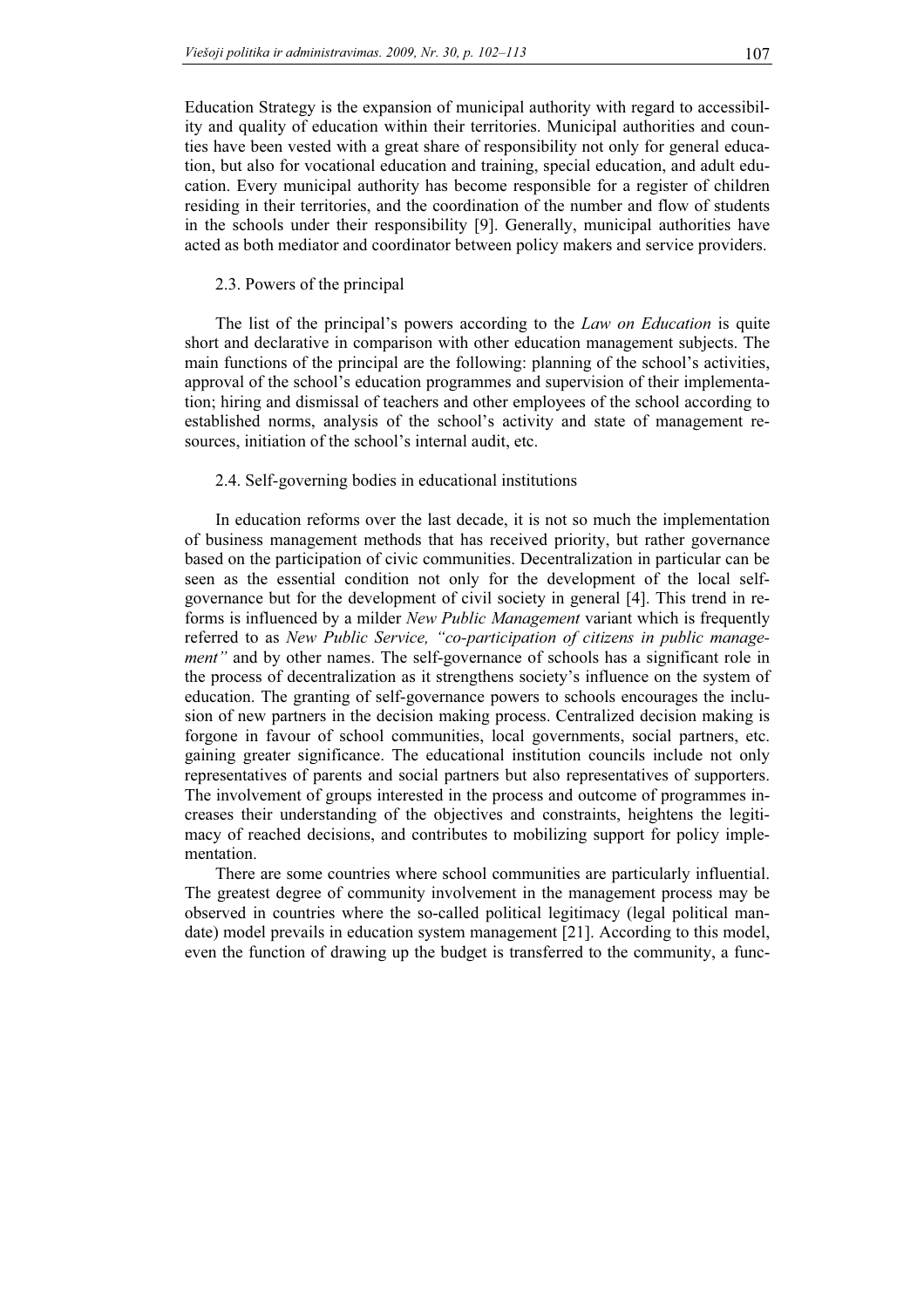tion closely related to decisions regarding the number of employees, their responsibilities and the power to employ and dismiss them.

Lithuania is also attempting some innovative solutions in terms of school selfgovernance, as established in the program for improving the school structure for 2006–2009. The character of self-governing institutions, their powers and principles of organization are to be legally established by the school's by-laws (statute). Organizations of teachers, schoolchildren, parents (or custodians, guardians) and other organizations can play a role within the framework of the school. The highest institution of the school's self-governance is the school council which represents schoolchildren, teachers, parents and the local community [18]. However, the Law on Education of the Republic of Lithuania defines the functions of the school council quite abstractly—self-governance institutions of the school collectively discuss issues of school activity and funding and, within the scope of their power as defined in the bylaws (statute) of the school, adopt decisions and influence decisions of the principal; they also perform public supervision of the school's management. In reality, this happens only in exceptional cases. The highest self-governing institution of the school—the school council—does not have enough power to affect the decisions of the principal.

An analysis of the functions of Lithuanian education management subjects reveals that the implementation the National Education Strategy is effecting a slow but advancing decentralization and de-concentration of the education system on the basis of the subsidiarity principle.

#### 3. Categories of Education Management Decisions

According to T. Welsh and N. F. McGinn, transferable decision-making powers can be divided into five categories: mission, operations, personnel, clients and finances [22: p.60]. Decisions are closely interrelated: one decision may affect the organization in more than one way. Hence, we will survey the distribution of decisionmaking powers in the fields of staff and finance management in Lithuanian institutions of general education.

3.1. Decisions regarding an education institution`s personnel

#### 3.1.1. Decisions regarding personnel qualifications and salaries

In Lithuania, the heads of education institutions select and hire teachers, taking into consideration established qualification requirements. It should be noted that centralization of decisions regarding the qualification of employees is problematic in some countries. Regional disparities make it impossible to have equally qualified teachers in some areas. For example, it is difficult to attract qualified teachers to work in small towns or rural areas.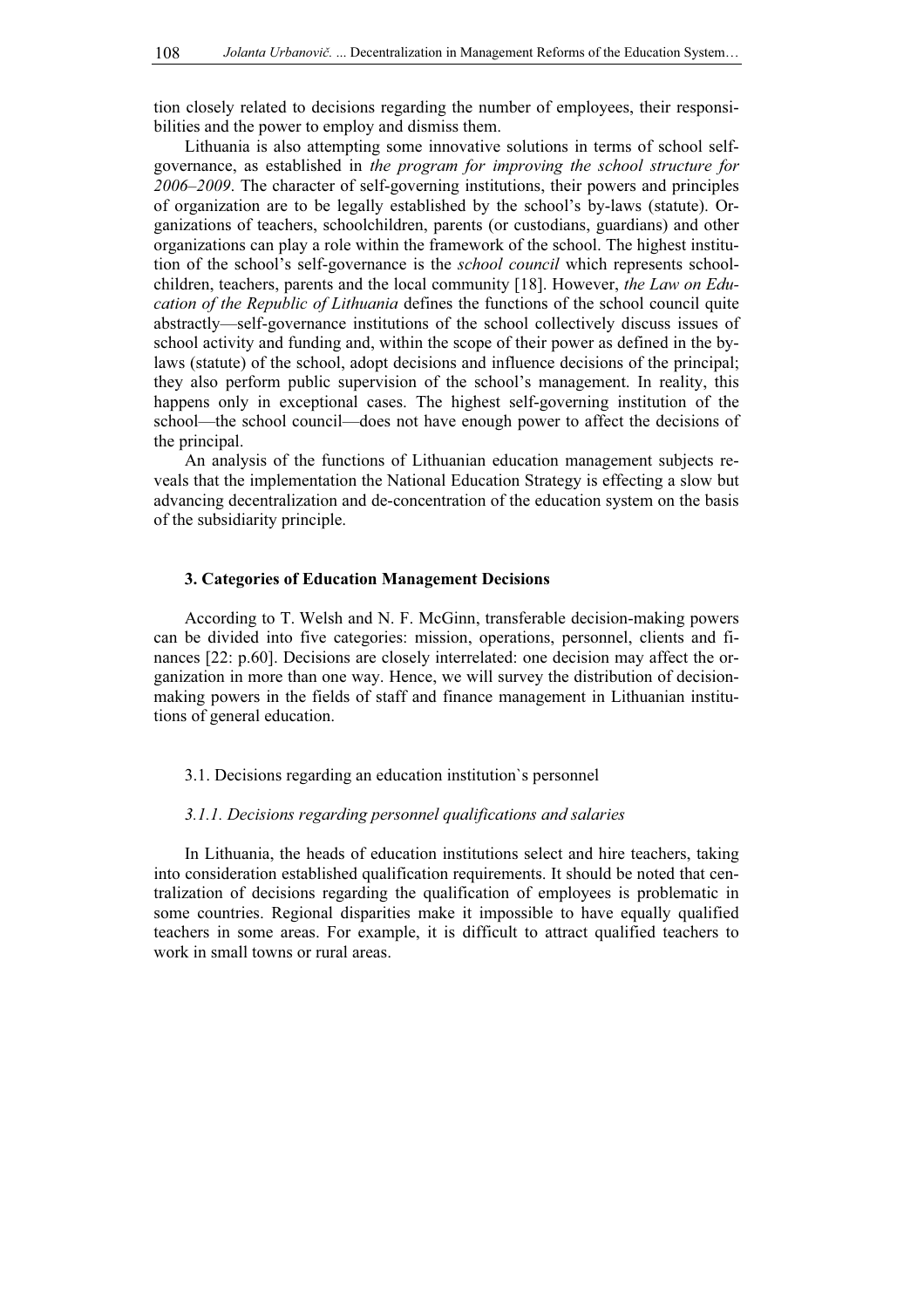In some countries, decentralization reform, which grants the right to define salary norms to local institutions, e.g. municipalities, serves as a mechanism for attracting qualified educators. It was thought that such measures would result in different salaries in different administrative units. However, teachers' unions have objected to this on the grounds that it violates professional solidarity. By controlling salaries locally, a teachers' labour market is created, which teachers' unions believe will result in salary decreases over time.

On the question of teachers' salaries, the issue of education quality should be mentioned. One of the conditions for ensuring quality is the encouragement of competition. The greatest obstacle to competition among teachers is the centrally defined salary scheme. At present, salary amounts depend on the programme of professional development, preparation for lessons, work in the classroom, the number of the hours of informal education and undertaking of other additional duties. Competition among teachers could be created by changing the salary calculation scheme and introducing the model applied in the business sector, whereby the salary would depend on achieved results and an agreement between the teacher and the principal or the school's community [5].

Usually teachers' unions are against models of payment according to results, because such models classify teachers according to their level and weaken organizational solidarity. Teachers are particularly anxious about decentralization proposals that would permit the local authorities to settle salaries according to results. It is argued that such payment models could promote corruption.

#### 3.1.2. Requirements for the principals

In Lithuania, the school principal is appointed on the bases of a public tender held by the local government. Such a system is an optimal management decision, as the principal becomes accountable to the local government and is well aware of the situation in the local government. However, in Lithuania, the requirement for a candidate to the office of school principal is to have three years teaching experience. Such a requirement precludes professional managers (who have management experience but do not have pedagogical education) from becoming school principals [5].

A lack of management experience becomes particularly evident when management functions are decentralized. As noted above, one of the conditions for successful decentralization is management competence of persons making decisions locally. It must be emphasized that competence needed for such decentralization to be most effective cannot be equated to the ability to implement decisions made elsewhere. The persons making decisions locally must be able to identify problems, to know when to apply particular rules and when time has come to change them [21].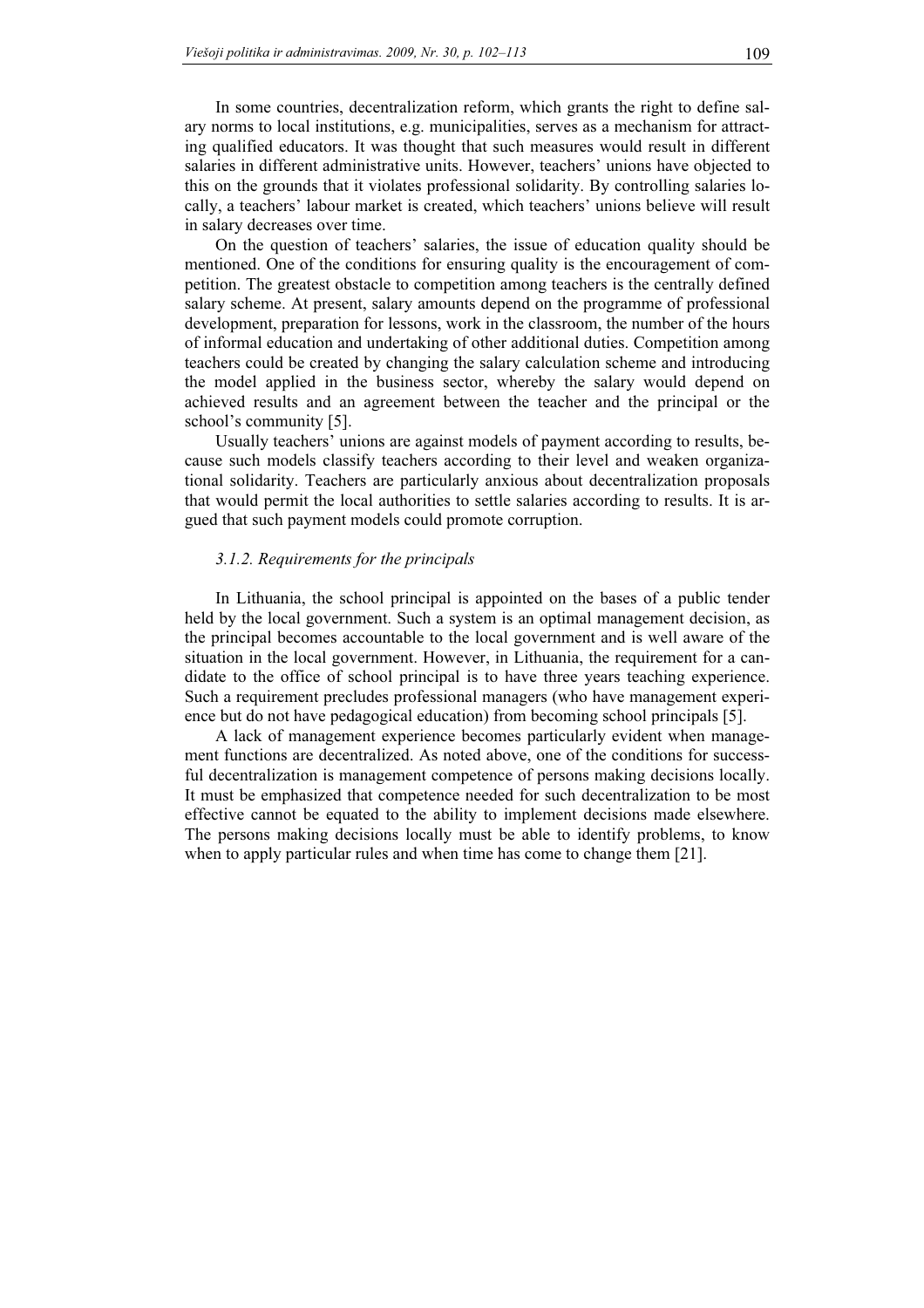#### 3.2. Aspects of centralization that impede the reform of education financing

Allocations from the state budget and municipal budgets make up the largest part of financing sources for education in Lithuania. EU structural funds and other resources are also utilized. There have only been marginal increases in private investments into education. Analysing the tendencies of education financing in Lithuania, a conclusion can be made that education financing is decentralized, because the portion of the state budget allocated for the national education budget has been declining, while municipalities have an ever increasing burden of financing general education. The National Education Strategy provides that support from municipalities to education should reach 75% of the education budget in 2012.

Starting in 2002, a reform of education financing was implemented based on the principle of money follows the client, locally coined as the student's basket. This reform creates conditions for competition among institutions providing educational services. The essence of the *student's basket* is education fund allocation per student. Its amount is established annually by the Government of the Republic of Lithuania upon the adoption of the Law on the Approval of Financial Indicators of the State Budget and Municipal Budgets.

Fund allocation based on money follows the client creates competition, which itself solves numerous management issues. However, the system of student's basket has not been fully implemented, as schools lack autonomy to allocate funds on their own accord. All money received by a school is earmarked for specific uses. Thus, schools are precluded from autonomy (financial, personnel management, etc.) [5]. The problem with the *student's basket* system is that it is bureaucratically detailed how schools must use the funds from these *baskets*: what portion should be allocated for salaries and what portion—for learning materials. Although it is stated in the report of the Ministry of Education and Science [8], that the *student's basket* methodology does not prohibit school communities from setting specific priorities for the school's activity and allocating larger portions of the *student's basket* than intended by the state for financing such priorities, in reality school communities have no opportunity to exercise this right.

Furthermore, we see that education administration departments in municipalities tend to reallocate the *student's basket*. When municipal schools cannot support themselves solely by the *student's baskets*, representatives of these departments find valid arguments to persuade the principals of schools with large numbers of students to "save" a portion of the student's baskets allocated for their school and cover the debts of schools that do not function quite as successfully.

Another aspect restricting competition among schools is centralized territorial division. The Law on Education of the Republic of Lithuania stipulates that priority for enrolment in a state-run or municipal general education school is given to persons living in the territory assigned to be serviced by that school: "Priority of enrolment in a state-run or municipal general education school is granted to persons living in the service territory assigned to that school by its founder. At the request of parents (foster parents, guardians) and the child, a child may be enrolled in another general edu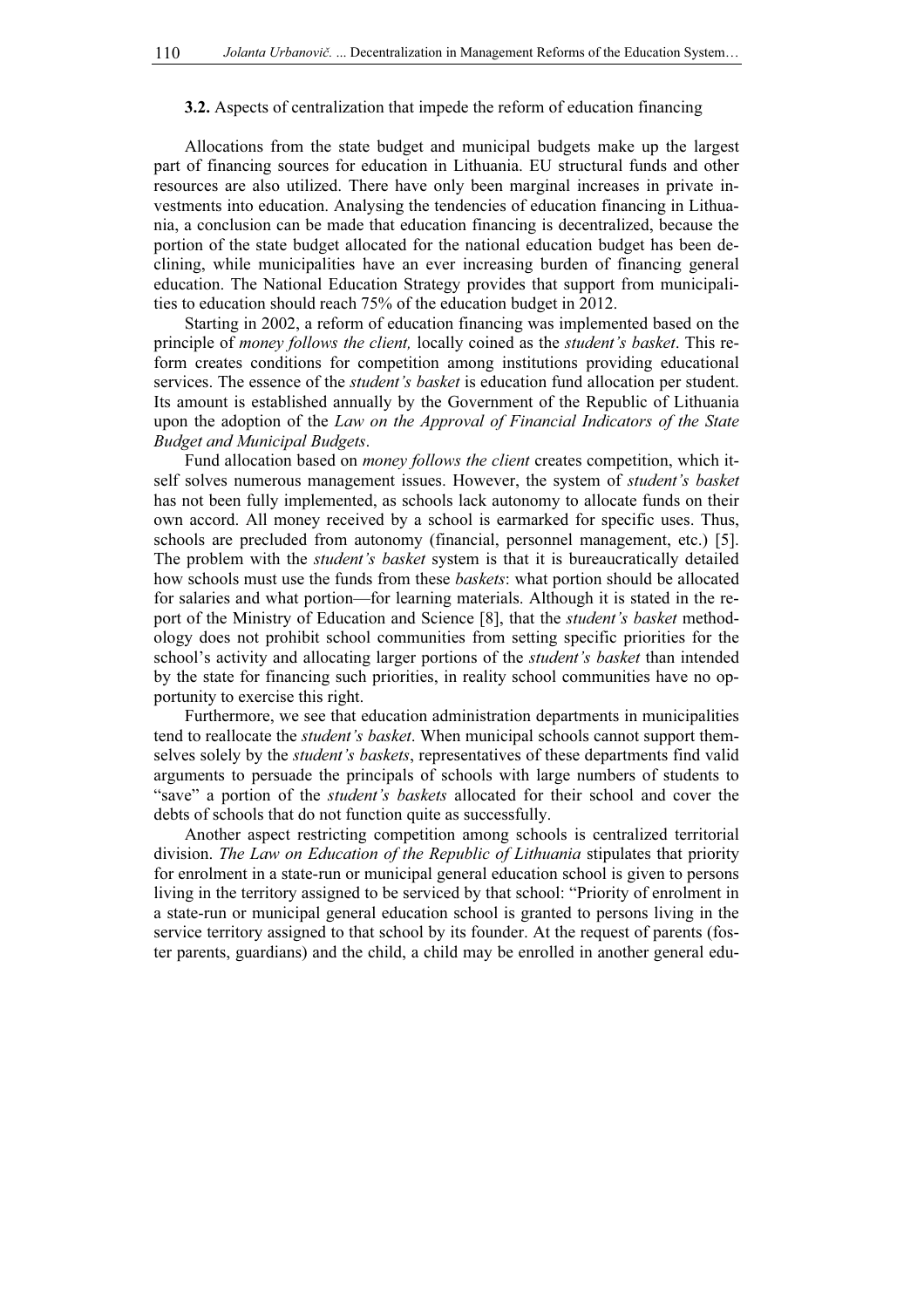cation school if vacancies are available" [11]. This principle of centralization may place certain restrictions on competition.

As we can see, a progressive *money follows the client* method for financing education institutions was chosen. However, traditions of centralized administration distort the idea and it partially loses its effectiveness.

## **Conclusions**

1. Decentralization is a highly complex phenomenon. An education system may be decentralized in one area (e.g. the curriculum) while remaining centralized in another (e.g. financing). In some cases, regional or local authorities may become very powerful with regard to education, even if operating under the direction of a central government. In fact, all systems are a mixture of centralization and decentralization.

2. The National Education Strategy is effecting a slow but advancing decentralization and de-concentration on the basis of the subsidiarity principle. Lithuania's education system remains to a large extent centralized. Major decisions are made at the level of the central government or with its approval. On the basis of the arguments presented above, it may be contended that the aforementioned powers and responsibilities do exist, but the decisions are not made sufficiently close to those who would benefit from education and decentralization.

3. An effective implementation of the decentralization reform requires the following two conditions: political support for proposed changes and the ability of those charged with carrying out the reform. The distribution of decision-making power in education management and observed decentralization tendencies in Lithuania confirm, that despite the nature of the implemented decentralization, success of the reform largely depends on the professional training of local officials in the field of management.

4. An analysis of the distribution of decision making powers in areas of financing and human resources demonstrates that there is a trend towards decentralization, albeit inconsistent due to obstacles on the level of centralized management.

### References

- 1. A boost to research and innovation. The Government and the Government Offices of Sweden. http://www.sweden.gov.se/ [accessed 14 March, 2009].
- 2. Cerych L. Educational Reforms in Central and Eastern Europe: Processes and Outcomes. European Journal of Education. March 1997. Vol. 32. No. 1. P. 75-96.
- 3. Cummings S. Centralization and decentralization: The never- ending story of separation and betrayal, Scandinavian Journal of Management. June 1995. Vol 11. No. 2. P. 103– 118.
- 4. Fullan M. Change Forces. Probing the Depths of Educational Reform. Taylor & Francis, 1993.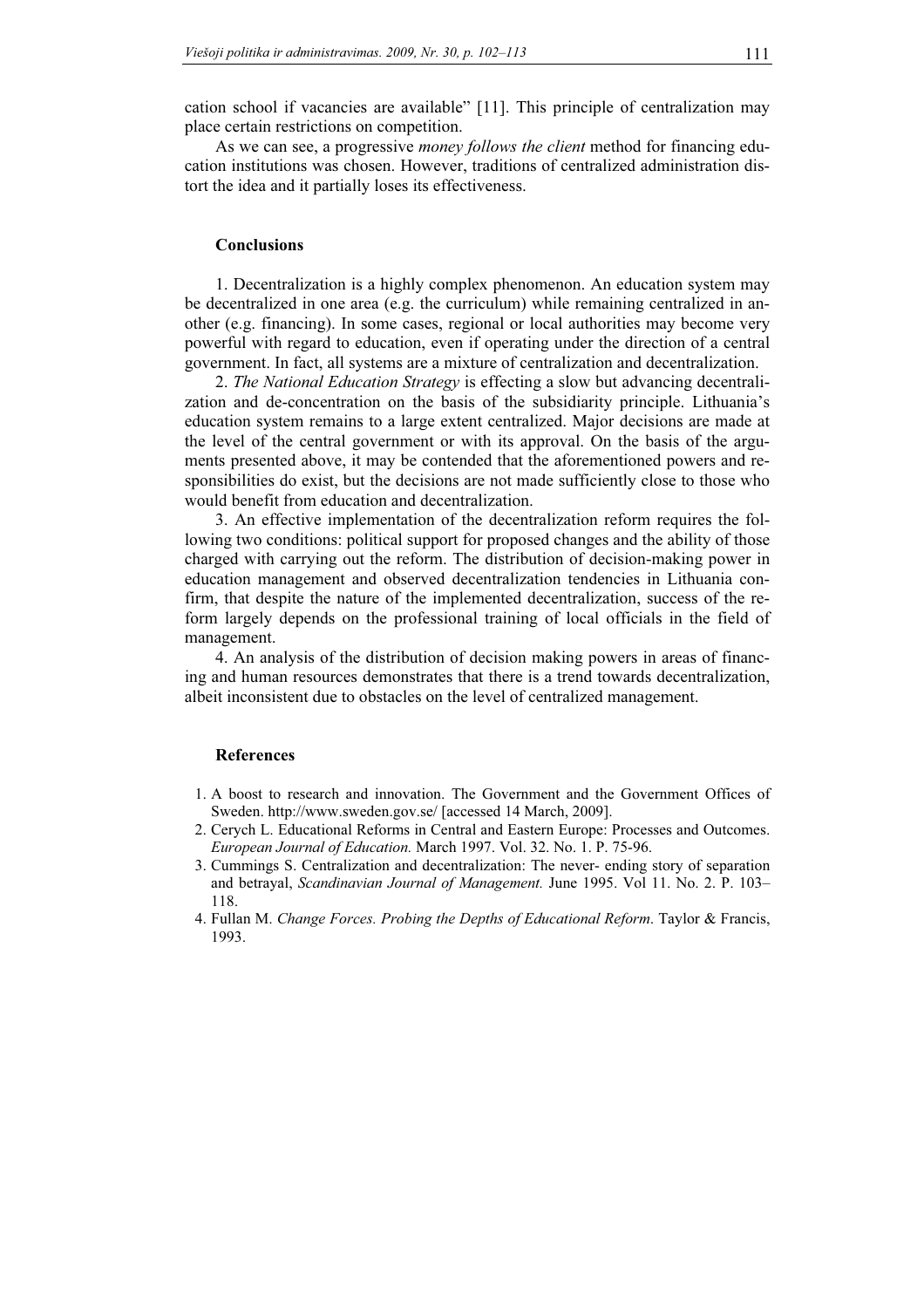- 5. Janišius G., Klaus, Bileišis M., Masiulis K. Švietimo organizavimo tobulinimo gairės. Bendrasis lavinimas. <http://www.nvv.lt/index.php?option=com\_content&task=view&id =226> [accessed 14 March, 2009].
- 6. Janišius G., Klausas Ch. Pažangos siekiama atgyvenusiais metodais. <http://www. dialogas.com/index.php?lng=lt&content=pages&page\_id=13&news\_id=2287> [accessed 25 September, 2008].
- 7. Kubiczek B. Autonomia szkoły. Opole: Nowik, 2002.
- 8. Lietuva. Švietimas regionuose 2008. Ugdymo aplinka. Švietimo aprūpinimo centras. Švietimo ir mokslo ministerija: Vilnius, 2008.
- 9. Lietuvos Respublikos Seimo 2003 m. liepos 4 d. nutarimas Nr. IX-1700 Dėl Valstybinės švietimo strategijos 2003–2012 metų nuostatų patvirtinimo. Valstybės žinios. 2003. Nr. 71-3216.
- 10. Lietuvos Respublikos Švietimo ir mokslo ministro 2001 m. rugpjūčio 3 d. įsakymas Nr. 1192 Dėl valstybinių ir savivaldybių švietimo įstaigų vadovų priėmimo į pareigas tvarkos patvirtinimo. Valstybės žinios. 2002. Nr. 68-2797.
- 11. Lietuvos Respublikos švietimo įstatymas. Valstybės žinios. 1991. Nr. 23-593.
- 12. Lietuvos Respublikos Vyriausybės 2001 m. gruodžio 14 d. nutarimas Nr. 1520 Dėl bendrojo lavinimo mokyklų finansavimo reformos nuostatų patvirtinimo. Valstybės žinios. 2001. Nr. 106.
- 13. Lietuvos švietimo raida ir valstybinė švietimo strategija: rytdienos uždaviniai.  $\langle \text{http://www.smm.lt/naujienos/docs/kalbos/VSS}$  (skaitytas ministres pranesimas).pdf > [accessed 16 April, 2009].
- 14. Nacionalinis švietimo plėtotės raportas. <http://www.smm.lt/old/svietimas/ RAPOR-TAS\_(taisymai).doc> [accessed 23 July, 2009].
- 15. Osborne J. and Gaebler D. Reinventing Government: How the Entrepreneurial Spirit is Transforming the Public Sector. Reading Mass Addison-Wesley Publishing Company, 1992.
- 16. Popkewitz, T.S. Rethinking decentralization and state-civil society distinctions: The state as a problematic of governing, Journal of Education Policy. 1996. Vol. 11. No. 1. P. 27– 52.
- 17. Regulska, J. Decentralization or deconcentration: Struggle for political power in Poland. International Journal of Public Administration. 1997. Vol. 20. No. 3. P. 643–680.
- 18. School Autonomy in Europe Policies and Measures 2007. Eurydice. http://eacea.ec. europa.eu/ressources/eurydice/pdf/0\_integral/090EN.pdf [accessed 14 July, 2009]
- 19. Staponkienė J. Naujosios viešosios vadybos elementų identifikavimas. Viešoji politika ir administravimas. 2005. Nr. 13. P. 83–91.
- 20. Vries, M. S. de. The rise and fall of decentralization: A comparative analysis of arguments and practices in European countries. European Journal of Political Research. 2000. No. 38. P. 193–224.
- 21. Welsh T. ir McGinn N. F. Decentralization of Education: why, when, what and how? Paris: UNESCO: International Institute for Educational Planning, 1999.
- 22. Welsh T., McGinn N. F. Švietimo decentralizacija: kodėl, kaip, kas ir kada? Vilnius: Versa, 2008.
- 23. Želvys R. ir kt. Švietimo politika ir monitoringas. Vilnius: Garnelis, 2003.
- 24. Želvys. R. Švietimo organizacijų vadyba. Vilnius: Garnelis, 2003.